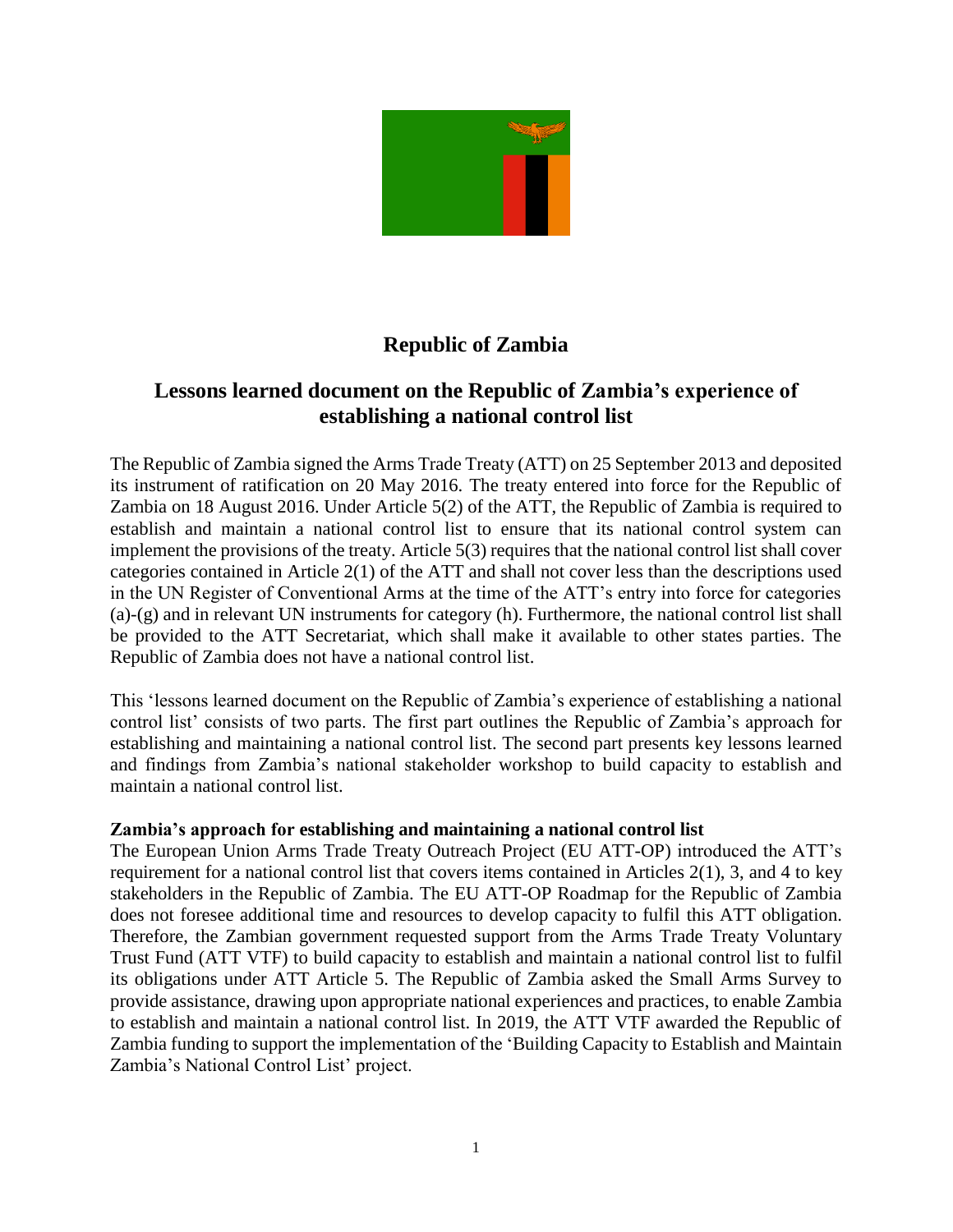Under the project, the Republic of Zambia, with the support of the Small Arms Survey, organized a national stakeholder workshop to: (a) increase understanding of the national control list obligations contained in ATT Article 5; and (b) consider how to fulfil these obligations in the best interests of the Republic of Zambia. The workshop took place from 6–8 November 2019 in Lusaka (Zambia), bringing together participants from the Ministry of Defence, the Ministry of Finance (Zambia Revenue Authority), the Ministry of Foreign Affairs, and the Ministry of Justice, as well as the Republic of Zambia's Armed Forces, Immigration Service, National Service, and Police Service.

The implementing partner for the ATT VTF project and the ATT national contact point for the Republic of Zambia ensured that the workshop was coordinated with the European Union Arms Trade Treaty Outreach Project II (EU ATT-OP II) roadmap activities for the Republic of Zambia. The NCP for the Republic of Zambia, the German Federal Office of Economics and Export Control (BAFA), and the Small Arms Survey decided that the workshop should take place back-to-back with the final EU ATT-OP roadmap activity for the Republic of Zambia, which took place from 4–5 November 2019. Therefore, representatives of the Small Arms Survey attended the EU ATT-OP roadmap activity, and a representative of BAFA participated in part of the ATT VTF 'Workshop to build capacity to establish and maintain Zambia's ATT national control list' (6–8 November 2019).

The first day of the workshop opened with an introduction to the Republic of Zambia's national control list obligations in the ATT, before proceeding to outline the different approaches taken by ATT states parties to fulfil this obligation. In particular, there was an examination of the national control lists of five ATT states parties, which the workshop participants compared and contrasted with ATT obligations and international standards (i.e. the Wassenaar Arrangement Munitions List). This gave workshop participants an understanding not only of the ATT obligations, but also of the different ways in which ATT states parties can fulfil their ATT Article 5 obligations, and of why other international standards could be utilized to provide the foundations for the Republic of Zambia's national control list. The director of investigations of the Zambian Revenue Authority provided participants with a refresher on how Zambia currently controls international transfers of military goods, reiterating the urgent need for a national control list. At the conclusion of the first day, workshop participants from different government ministries and agencies concluded that the Republic of Zambia's national control list would not consist solely of the categories and category descriptions outlined as the minimum requirements of ATT Article 5(3). Such an approach does not satisfy the security and foreign policy interests of the Republic of Zambia, nor enable implementation of United Nations Security Council Resolutions and other obligations contained in ATT Articles 6 and 7.

Workshop participants spent the second day of the workshop reviewing a draft national control list for the Republic of Zambia. The Small Arms Survey and a consultant had prepared the draft, drawing on the UK national control list for 'Military Goods, Software and Technology'. The UK national control list includes the 22 categories of the Wassenaar Arrangement Munitions List, as well as several 'national' categories. After having reviewed the draft individually, in groups, and in the plenary, workshop participants accepted that the first 22 categories of the UK national control list (and the Wassenaar Arrangement Munitions List), with minor amendments, could serve as the basis for the Republic of Zambia's national control list, fulfilling ATT requirements and the Republic of Zambia's needs. The main differences between the text of the UK national control list,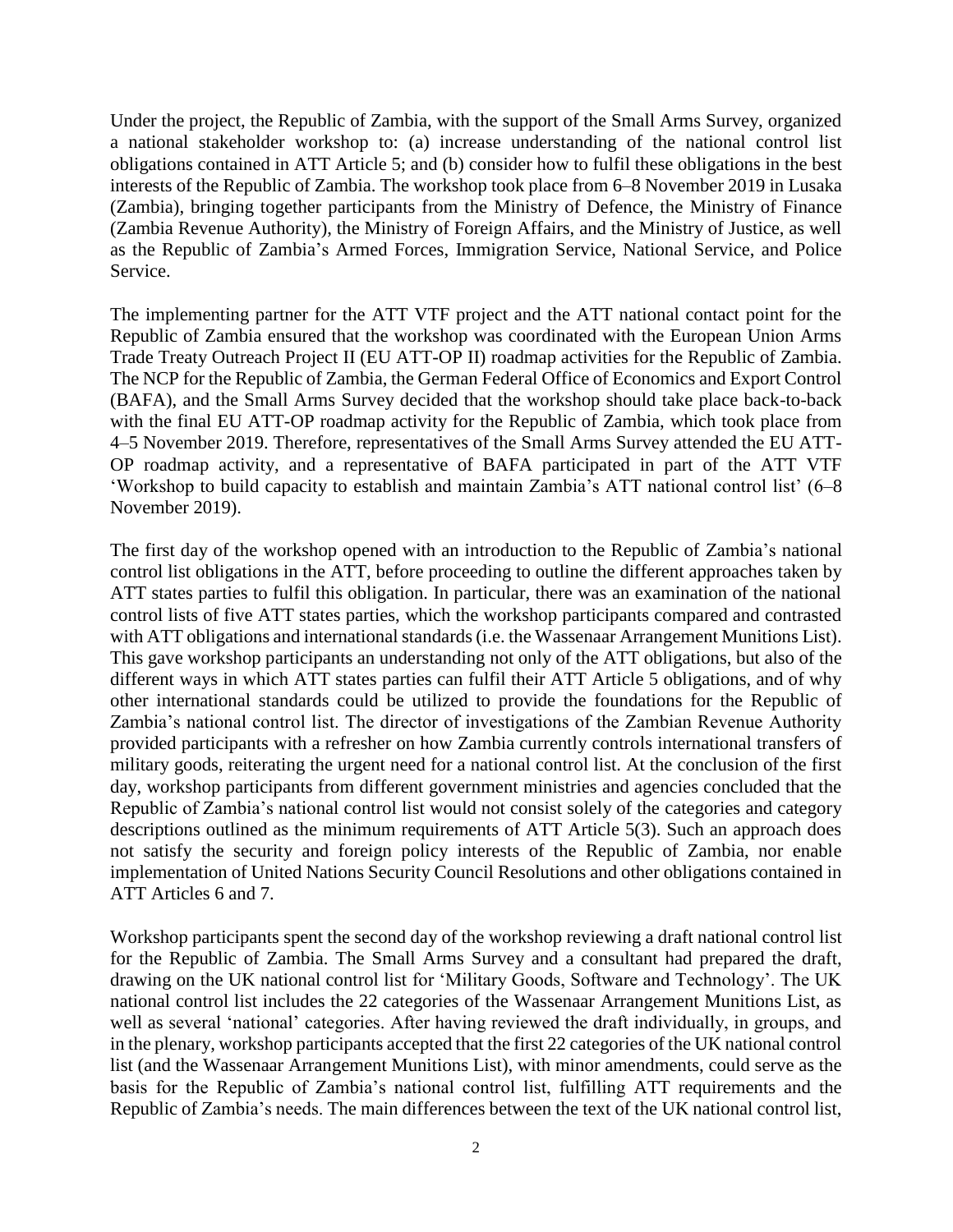the Wassenaar Arrangement Munitions List, and the draft national control list of 'Military goods' for the Republic of Zambia consist of the following:

- ML1. The Wassenaar Arrangement Munitions List refers to 'smooth-bore weapons with a calibre of less than 20 mm, **other arms** and automatic weapons with a calibre of 12.7 mm (calibre 0.50 inches) or less and accessories …', while the UK national control list refers to 'smooth-bore weapons with a calibre of less than 20 mm, **other firearms** and automatic weapons with a calibre of 12.7 mm (calibre 0.50 inches) or less and accessories …'. The Republic of Zambia's draft national control list proposes a slight change that corresponds to ATT Article 2(1h) as follows: 'smooth-bore weapons with a calibre of less than 20 mm, **other small arms** and automatic weapons with a calibre of 12.7 mm (calibre 0.50 inches) or less and accessories …'.
- ML6. A minor addition to the Technical Notes for ML6b to note that the NIJ 0108.01 standard for Ballistic Resistance for Protective Materials is from the '**United States of America** National Institute of Justice'.

Workshop participants also discussed options for adding items that are not covered by the definitions of the 22 categories of the draft national control list, such as machetes, Tasers and associated electric shock weapons, paramilitary equipment, chemicals, and explosives. Workshop participants decided that no additional categories should be added to the draft national control list's 22 categories at this stage, but some participants considered that a review of the scope of the list should take place in the near future. The agenda included sessions for the morning of 8 November to validate the control list and discuss next steps. However, the workshop was able to conclude in the early evening of 7 November with agreement that the draft national control list would be presented to the Republic of Zambia's inter-ministerial committee, with options for its adoption. The workshop considered two options for the adoption of a national control list:

- Option 1. Include the national control list as a schedule in the National Conventional Arms Control Act, which is under preparation but will need further assistance before finalization during 2020–21.
- Option 2. Adopt the national control list under the Anti-Terrorism and Non-Proliferation Act No. 6 of 2018, with amendments to provisions in the Act for several paragraphs relating to scope and offences.

Thus, the workshop not only secured consensus amongst key stakeholders on the scope and contents of the draft national control list, but also provided concrete recommendations for the adoption of the draft national control list. The workshop participants also recommended the use of the national control list for regulating the export, import, transit, trans-shipment, and brokering of conventional arms, ammunition, and their parts and components.

## **Key findings from the Republic of Zambia's national stakeholder workshop to establish and maintain a national control list**

1. The development of a national list using just the minimum requirements of the ATT is insufficient for international trade controls that satisfy the national security and foreign policy requirements of the Republic of Zambia. It is not necessary to start the development of a national control list from a blank piece of paper. The experience of other ATT states parties provided a useful starting point for deliberations by national experts in the Republic of Zambia. The workshop participants assessed the strengths and weaknesses of different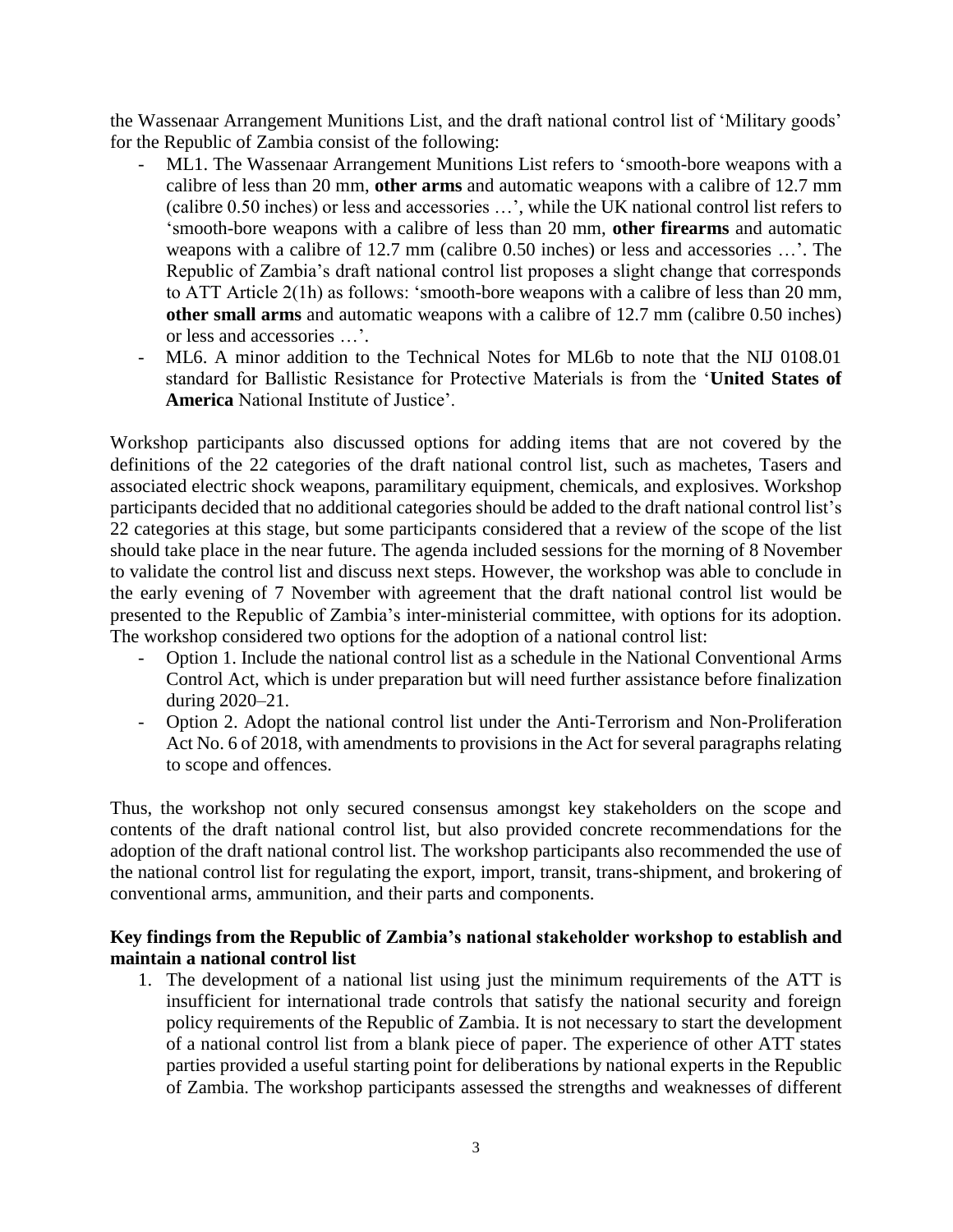national control lists, which helped to inform the approach for the Republic of Zambia's national control list.

- 2. 'We do not need to reinvent the wheel when developing a national control list.' The workshop participants determined that the Wassenaar Arrangement Munitions List provides definitions of the technical characteristics of military goods that can help to identify items to be controlled. The definitions in the Wassenaar Arrangement Munitions List are more useful than the descriptions for categories of the UN Register of Conventional Arms when developing and establishing a national control list. Furthermore, the regular reviews of the Wassenaar Arrangement Munitions List by technical experts from major arms-producing countries can also help with maintaining a technologically up-to-date national control list.
- 3. The Republic of Zambia will consider whether to develop descriptions for national categories of 'military goods' that are not covered by the Wassenaar Arrangement Munitions List. This issue will be considered further after the existing 22 categories have been tested in practice. National experts in the Republic of Zambia do not want to rush the process of developing national categories that go beyond the scope of the ATT and the Wassenaar Arrangement Munitions List.
- 4. Workshop participants expressed a preference for applying the national control list not only for the export of items covered by ATT Articles 2(1), 3, and 4, but for all types of international transfers as outlined in the ATT, and for the full range of items covered by the 22 categories of the draft national control list.
- 5. Usually, the national control list is a schedule or regulation linked to relevant legislation for the national transfer control system. The Republic of Zambia does not yet have legislation in place that establishes and outlines the national transfer control system, but rather has a patchwork of relevant legislation and established practices for controlling international transfers of conventional arms (see draft initial report on measures to implement the ATT). The Republic of Zambia is currently in the process of drafting a National Conventional Arms Control Act to provide a legislative framework for ATT implementation and the national transfer control system. Nevertheless, the workshop participants recognised that the Anti-Terrorism and Non-Proliferation Act No 6 of 2018 provides an existing piece of legislation that provides for restrictions on the supply of firearms, explosives, and weapons of mass destruction (WMD) materials to terrorists, but not conventional arms. Therefore, it could be possible to introduce the Military Goods Control List as a schedule of this Act, which covers some of the provisions contained in Articles 6 and 7 of the ATT, pending the introduction of the National Conventional Arms Control Act. The Republic of Zambia's inter-ministerial committee on the ATT will consider this issue.
- 6. For enforcement purposes, the harmonized code descriptions used by the customs officers of the Zambia Revenue Service will not help to identify items on the national control list. The workshop did not consider options for overcoming this challenge. The Small Arms Survey's consultant discussed with representatives of the Zambia Revenue Service the desirability of developing a small dedicated cell within the Zambia Revenue Service that would have the necessary knowledge and resources to undertake intelligence gathering, liaison, and investigation, as well as the expertise for determining whether items are covered by the national control list. Workshop participants also discussed the inclusion of a general introductory module on the implementation of the ATT in training courses for the Zambia Revenue Service, for which a dedicated cell in the Zambia Revenue Service could take the lead.